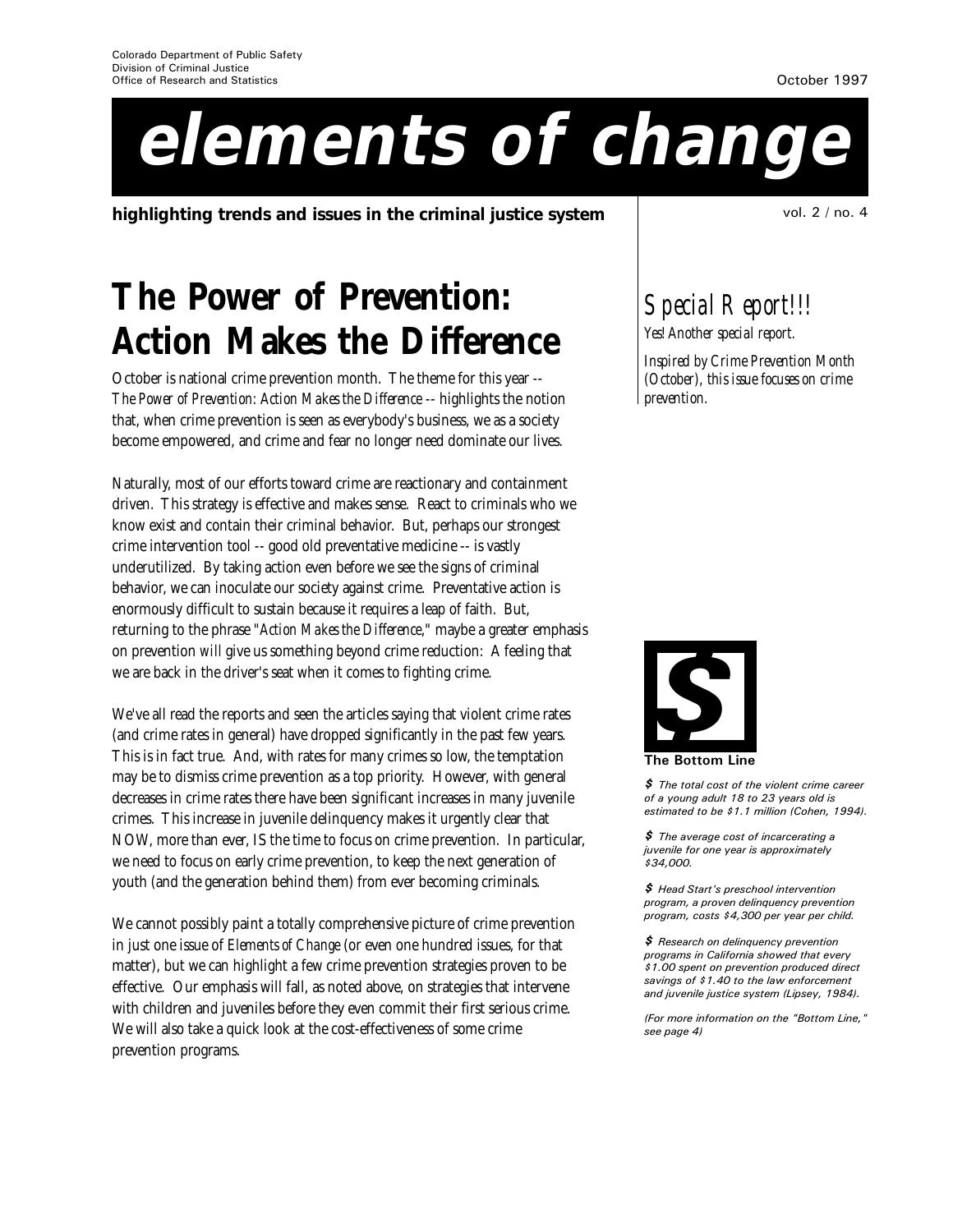# **Looking at Four Effective Prevention Strategies:**

The following strategies are by no means the definitive or final word on prevention. But, they are four widely accepted approaches to minimizing youth problem behavior and delinquency.

The specific programs highlighted below have been selected from *Blueprints for Violence Prevention*, an evaluation of prevention programs spearheaded by the Colorado Division of Criminal Justice and conducted by Del Elliott and the Center for the Study and Prevention of Violence. *Blueprints for Violence Prevention* profiles prevention programs proven to be effective through a process of being 1) scientifically validated using a control group, 2) validated in more than one site, and 3) found to be generally replicative across many sites. *(Other prevention programs not found in the Blueprints report may very well be equal in effectiveness to the programs listed, but they have not yet been scientifically validated to the same rigorous standards.)*

## z **Family Strengthening** *-- Giving families the skills and support they need to succeed.*

Inappropriate and inadequate parenting are among the strongest predictors of delinquency in children (Loeber and Stouthamer-Loeber, 1986). Parents wield some of the greatest potential power to put a child at risk. Ineffective parenting severely threatens a child's ability to develop normally. Especially critical are the pre- and postnatal months and the first three years of a child's life when the majority of brain growth and "wiring" occurs. The environment -- including nutrition, stress, and stimulation -- during this early growth stage can have long-lasting effects (Carnegie, 1994).

So, who are likely to be inappropriate or inadequate parents? Studies consistently identify the following three parental risk factors: poverty, single parenthood, and youthfulness. Any one of these factors places a parent at a significantly higher risk of being ineffective or abusive (Farrington, 1994). Also, parental factors such as substance abuse, mental/physical health problems, criminality, and abusive and negligent behavior place children at risk for future problems and delinquency (Sampson, 1995).

Because parents have such an important influence during the early years of child development, an effective prevention strategy at this stage is to concentrate not just on the child, but on the parents as well. By providing at-risk parents with parenting information and an increased support network, you create dependable caregivers, and in turn, healthy, protected children. During the past two decades, a number of programs have realized reductions in problem behaviors and increased

cognitive functioning among children by focusing support on the parents.

One such program is Prenatal and Infancy Home Visitation by Nurses. This program targets pregnant women who are at risk for infant health and developmental problems. Visitation begins during the pregnancy, with nurses coming to the home of the pregnant woman about once a month. Visits continue through 24 months postpartum, gradually diminishing in frequency to approximately every six weeks. Health screenings, with transportation to local clinics, are also offered as part of the program.

Compared to a control group at 12 and 24 months, nurse home visitation resulted in lower incidents of child abuse and neglect and higher child developmental levels. Follow-up at 15 years showed significant, enduring reductions in child abuse and neglect, completed family size, welfare dependence, behavior problems due to substance abuse, and criminal behavior on the part of the studied mothers (Elliott, 1997).

# z **Family Retraining** *-- Retraining families already having trouble with problem children.*

An effective extension of very early intervention is to retrain families *already* having problems with aggressive or "acting out" children -- focusing on modifying dysfunctional family communication, training family members to negotiate effectively, and setting clear rules about privileges and responsibilities. The idea here is to catch problem behavior early in a juvenile's delinquency career when criminal intervention is more powerful.

A successful example of family modification is Functional Family Therapy (FFT). FFT emphasizes changing emotional (especially blaming) components of family interaction. FFT then provides a program of specific behavior change techniques that are culturally appropriate, family appropriate, and consistent with the capabilities of each family member. FFT generally treats families with youth between the ages of 11 and 18. This is accomplished with between 8 and 30 one hour family sessions, depending on the level of family need. In most cases, contacts are spread over a three month period. A number of evaluations have found FFT reduces recidivism rates for delinquents by 30 to 50 percent (Barton et al., 1984).

## z **Emphasize Education** *-- Encouraging commitment to school and academic success.*

Youth not in school are at a high risk for a multitude of problems -- not least of which are a much greater risk of delinquency and crime (Snyder and Sickmund, 1995). Individuals who do not receive a basic education must overcome tremendous barriers to achieve financial success, let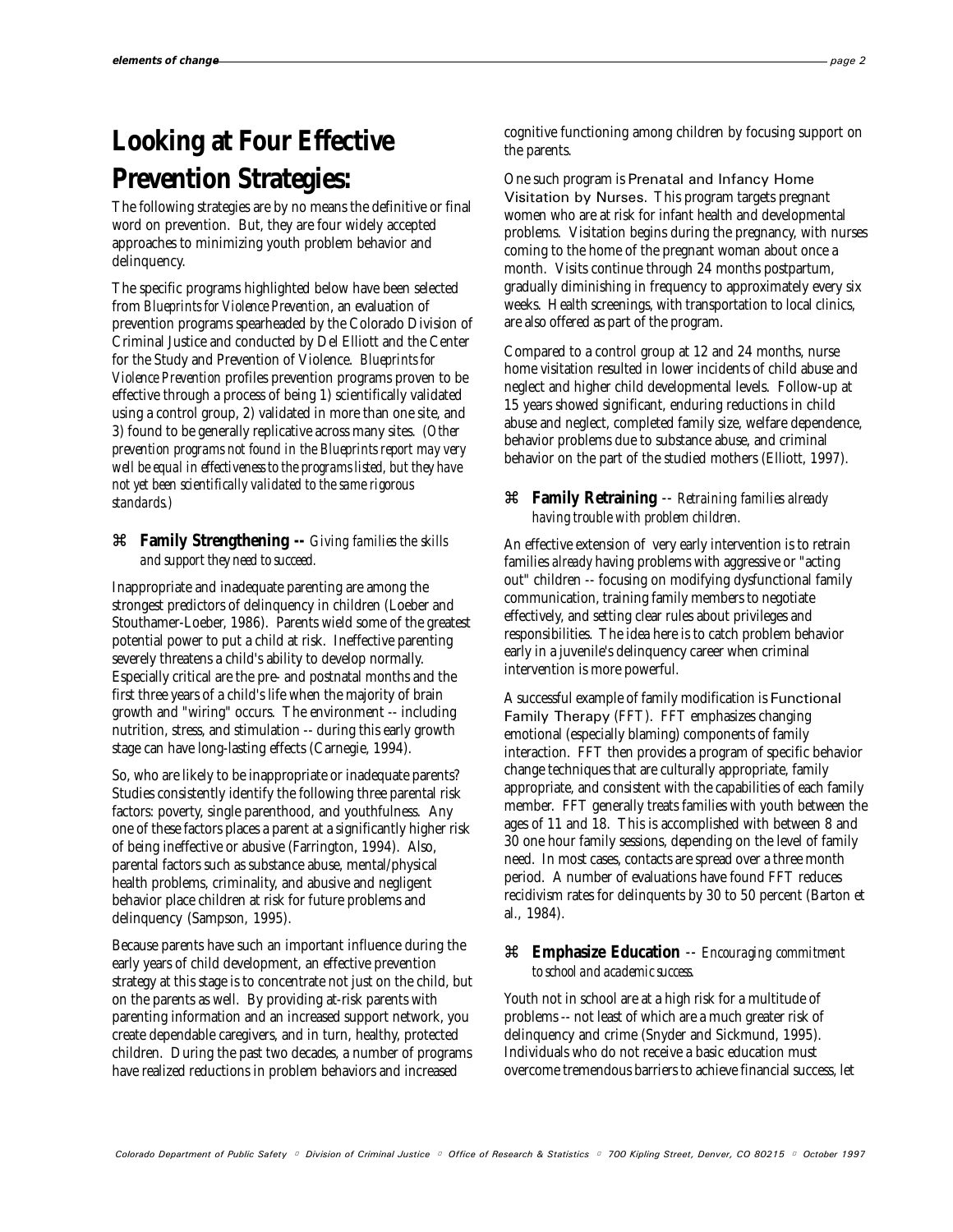alone meet their basic needs. Children who fall out of the educational process will lack adequate skills to secure employment and become self-sufficient adults. This quickly places them on a very slippery slope which is biased toward dependency, delinquency, crime, and poor parenting choices (which continues a destructive intergenerational cycle).

A wide range of risk factors lead youth to end up outside the educational mainstream by means of truancy, suspension, expulsion, and dropping out. These educational risk factors fall into two main categories -- those originating from the school environment and those originating from community and home (National School Safety Center, 1994). Factors related to school include: lack of motivation resulting from poor academic performance; lack of stimulating academic challenges; and teacher neglect. Factors related to community and home include: negative role models; pressures related to family health or financial concerns; difficulty coping with pregnancy, marriage, or parenthood; lack of family support for education; and violence in or near home or school.

To keep youth in school, prevention approaches need to address this broad range of risk factors -- protecting against problems both inside *and outside* the school. Ultimately, though, in order to be truly invested in education, youth must feel that they have something significant to gain by being in school (and have something significant to lose by not being in school). So, in addition to protecting against problems, successful educational-based prevention programs must create incentive.

The Quantum Opportunities Program (QOP), attempts to provide that incentive. QOP helps youth graduate from high school and attend college by providing high risk teens with supplemental competency-based education, personal developmental opportunities, and community service opportunities (to develop work skills). These activities, coupled with a sustained relationship with a peer group and a caring adult over the four years of high school, create a positive link between education and success in the community. QOP also offers financial incentives to encourage participation, completion, and long range planning.

Results from the pilot test of this program indicated that QOP participants, compared to a control group, were less likely to be arrested during their juvenile years, were more likely to have graduated from high school and to be enrolled in higher education or training, and were less likely to become a teen parent (Elliott, 1997).

# z **Positive Youth Development** *-- Creating supportive, positive peer and adult environments.*

Youth need to bond to a social unit. This social environment will have a significant impact -- either positive or negative -- on a child's development and life outcome. In order to become engaged by, and invested in, the mainstream (and, supposedly positive) social structure, youth need meaningful, challenging opportunities, the access to the skills necessary to take advantage of those opportunities, and, finally, recognition of their effort (as an incentive for continued effort).

Opportunity, skill, and recognition can be generated on a variety of fronts if a community is lacking those resources. Prevention tools such as tutoring, vocational training, after school activities, recreation programs, and mentoring can work together to effectively create a positive social framework for atrisk youth -- minimizing destructive influences by providing youth with supportive and productive alternatives.

For youth lacking a sufficiently nurturing and supportive adult environment, mentoring is one of the most powerful and proven ways to gain that structure. Mentoring programs aspire to create a stabilizing effect on an at-risk child's life by setting up an extended one-on-one relationship between the child and a caring (unrelated) adult. Mentoring programs vary in their approach. Some programs emphasize academics while others focus on vocational training.

The largest mentoring program of its kind, the Big Brothers/ Big Sisters (BB/BS) of America, simply stresses friendship as its main objective. Big Brothers (eventually becoming BB/ BS) was founded in 1904 with the goal of reaching out to children who were in need of socialization, firm guidance, and connection with positive adult role models (Grossman and Garry, 1997). BB/BS matches unrelated adult volunteers with youth from single-parent households. A BB/BS relationship does not set out to address specific problems but to provide general support to all aspects of a young person's life. A volunteer mentor must make a substantial time commitment. Mentor and youth meet for about four hours, two to four times a month, for at least one year.

In 1992-93, an evaluation of the BB/BS program at eight sites found a wide range of benefits to the mentor/child relationship. The evaluation compared children who were placed in the BB/BS program with a control group who were put on a waiting list for the program during the 18 month study period (Tierney and Grossman, 1995). Some of the study results are summarized below:

- $\alpha$  Mentored youth were 46% less likely than the control group to initiate drug use and 27% less likely than the control group to initiate alcohol use during the study period.
- <sup>a</sup> Mentored youth were almost one-third less likely to hit someone.
- <sup>a</sup> Mentored youth skipped half as many days of school.
- a Mentored youth were 37% less likely to lie to a parent.

(See back page for sources)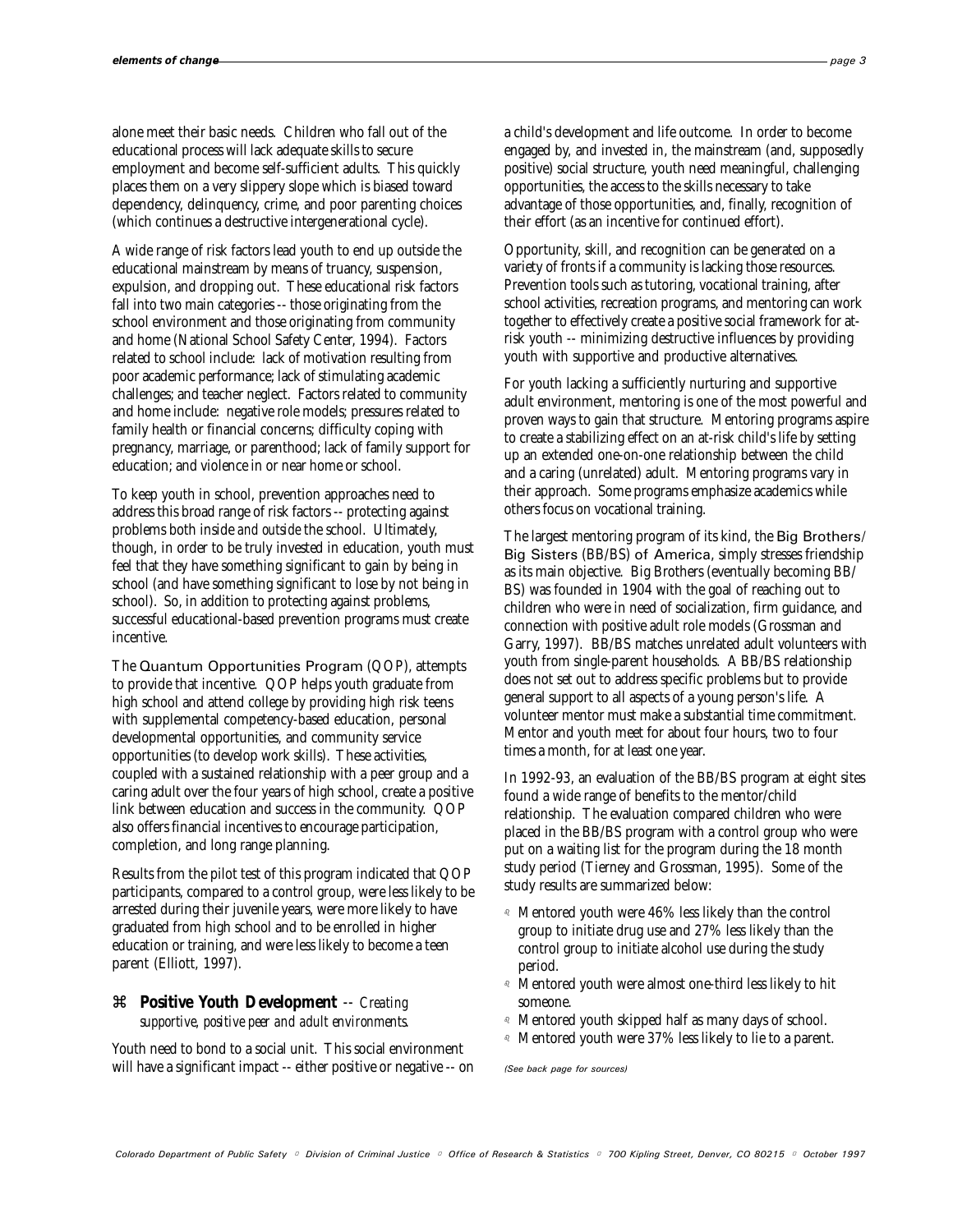# **The Bottom Line: The Cost-Effectiveness of Prevention**

This section is a summary from a 1996 RAND Institution study, *Diverting Children from a Life of Crime: Measuring Costs and Benefits*. The RAND study assessed the cost-effectiveness of four early intervention crime prevention strategies -- focusing (the same way we have in the previous pages) on at-risk youth before the onset of delinquency or very early in delinquency. The four prevention strategies studied were: 1) home visits and child care, 2) family training and therapy, 3) graduation incentives (monetary), and 4) non-incarceration supervision for young delinquents (probation, in-home supervision, community corrections). *Note: The RAND study closely mirrors the types of programs we have already been talking about (except for #4), so we refer you to the previous pages for more explanation on each type of strategy.*

The cost-effectiveness of the studied prevention programs varied greatly. The home visits/day care strategy provided the least crime reduction return for the dollar, while graduation incentives showed the most return for the dollar (with parent training and delinquent supervision falling in between).

An important thing to keep in mind, though, is that compared to incarceration all these prevention strategies are relatively inexpensive. As a comparison, the RAND study estimated the cost-effectiveness of California's three-strikes law (a law guaranteeing extended sentences for repeat offenders). The three-strikes law weighs in at \$5.5 billion/year to implement, realizing an estimated California-wide serious crime reduction of approximately 21%. Based on program effectiveness found in this study, by spending an additional billion dollars, graduation incentives and parent training could nearly double that crime reduction rate.

Ultimately, three of the four studied prevention programs (parent training, graduation incentives, delinquent supervision) beat out the Three-strikes law in terms of cost-effectiveness *(even substantial variations in program parameters do not result in a reversal of costeffectiveness outcomes relative to the three-strikes law)*. So, while each of these prevention strategies *alone* may not equal the crime reduction power of three-strikes, they still deliver more bang-for-the-buck. And, *working together*, as mentioned above, these prevention strategies have the potential to equal or surpass the crime reduction power of three-strikes.

Finally, this comparison of cost and effectiveness is in no way intended to imply that there should be a choice of prevention *versus* incarceration (or even the choice of one prevention strategy over another). Rather, the cost and effectiveness comparison is a means to cast light on some of the existing options for crime reduction at different developmental stages.

## Program Cost and Effectiveness: Four Prevention Programs Compared to California's Three-Strikes Law (three-strikes is a law guaranteeing extended sentences for repeat offenders)

|                                                                                                                  | Visits &<br>Day Care | Parent<br>Training | Graduation<br><b>Incentives</b> | <b>Delinguent</b><br><b>Supervision</b> | Three-<br><b>Strikes</b> |
|------------------------------------------------------------------------------------------------------------------|----------------------|--------------------|---------------------------------|-----------------------------------------|--------------------------|
| Cost per participant                                                                                             | \$29,400             | \$3,000            | \$12,520                        | \$10,000                                | n/a                      |
| Total yearly program cost<br>in millions of dollars<br>(if implemented statewide)                                | 3,155                | 360                | 570                             | 240                                     | 5,520                    |
| Serious crimes prevented<br>per million dollars spent<br>(based on the individual<br>test program's performance) | 11                   | 157                | 258                             | 72                                      | 61                       |
| % serious crime reduction<br>(if implemented statewide)                                                          | 2.7%                 | 4.4%               | 11.4%                           | 1.3%                                    | 21.4%                    |

Cost-Effectiveness of Early Interventions, Compared with California's Three-Strikes Law

Serious Crimes Prevented per Million Dollars



(For all information on this page)

Source: Greenwood, P.W., Model, K.E., Rydell, C.P., and Chiesa, J. (1996). Diverting Children from a Life of Crime: Measuring Costs and Benefits, RAND, Santa Monica, CA.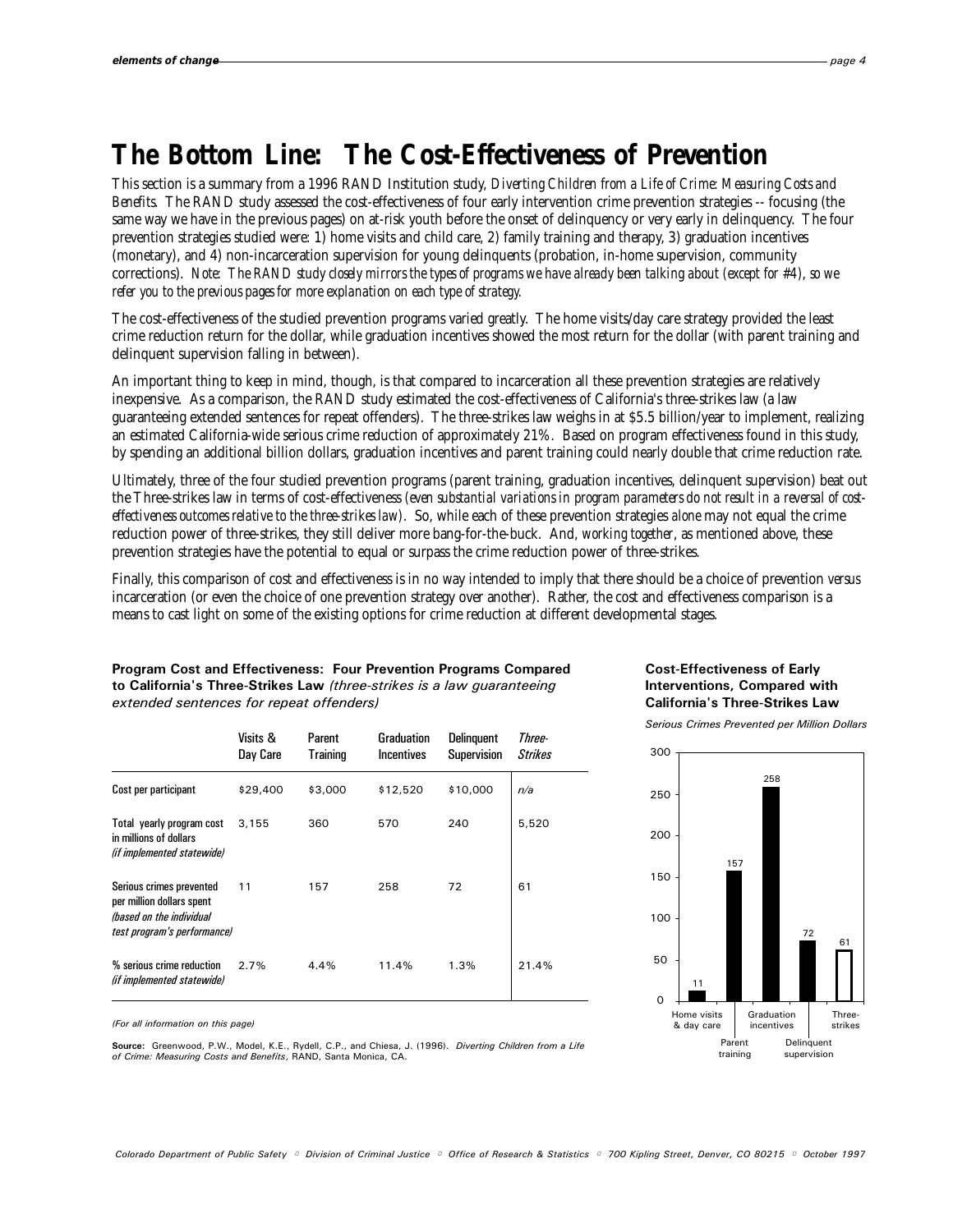# **Some Local Prevention Options**

How Can YOU Lend a Hand?:<br>
Some Local Prevention Options<br>
Those of us in the criminal justice and public safety fields work day in and day<br>
out in an attempt to prevent crime. Even so, Crime Prevention Month is a<br>
great op Those of us in the criminal justice and public safety fields work day in and day out in an attempt to prevent crime. Even so, Crime Prevention Month is a great opportunity to refresh our commitment to crime prevention, both at our jobs and at a more personal level. Being "public safety experts" already, we must capitalize on our knowledge, engaging in every opportunity possible to work *within our own neighborhoods* to prevent crime and violence. How can we help out putting crime prevention to work in our own backyards? Here are a few ideas:

 $\blacksquare$  Become a mentor. Mentoring is one of the most effective and personally rewarding ways to prevent juvenile crime and violence. How do you get involved as a mentor? The central office of Boys and Girls Clubs of Metro Denver (303-892-9200) would love to hear from you. Other mentoring programs are Project PAVE (303-322-2382) and the One-to-One Network at Jefferson County Build A Generation (303-742-9466). Partners, Inc. (303-698-0808) also has mentoring programs across Colorado. Call them to learn how to start or join a mentoring project. Look for other mentoring programs throughout Colorado by contacting the **Build A** Generation program at the Division of Criminal Justice (303-239-4471). Finally, promote the idea at your neighborhood association meetings. You can find out about neighborhood associations and homeowners groups by contacting the Neighborhood Resource Center of Metro Denver (303-561-3790) (NRC can also identify organizations in other parts of Colorado).

 $\blacksquare$  Become an instructor for the **Alive at 25** program. Alive at 25 is a program coordinated through the Colorado State Patrol that helps youth handle peer pressure and peer influences about drug and alcohol use. Contact Sylvia Maestas at the State Patrol (303-239-4536).

**D** Volunteer at The Conflict Center in metro Denver (303-433-4983). The Conflict Center works with youth to develop skills to avoid violence and confrontation.

 $\blacksquare$  Get involved with the Juvenile Firesetter Prevention Program. This program helps juveniles avoid arson-related delinquency (FBI records indicate that juveniles accounted for 52% of arson arrests in 1995). Contact Deanna Butler at the Division of Fire Safety (303-239-5704).

(Why *these* programs? -- because we at the Division of Criminal Justice know and work with all the above programs. We've contacted them and asked if they wanted to be included in this article. If you call them, they will answer!)

# Looking for More Prevention Info or Other Ways to Get Involved? GET WIRED

#### http://www.weprevent.org

The National Citizens' Crime Prevention Campaign site serves as a gateway to the National Crime Prevention Council, the Crime Prevention Coalition of America, Youth as Resources, and the Teens, Crime, and the Community program.

#### http://www.servenet.org

SERVEnet, posted by Youth Service America, provides a service opportunities database, message boards, news groups, resources, and links.

#### http://www.jointogether.org

JoinTogether Online provides a forum for information exchange and resource sharing for communities working to reduce substance abuse and gun violence.

#### http://www.communitypolicing.org

The Community Policing Consortium maintains this site with information on community policing, training, related organizations, sources of information, bulletin board, and chat room.

### http://www.childabuse.org

The National Committee to Prevent Child Abuse offers parenting tips and a comprehensive annual 50-state survey of child abuse data.

### http://www.safekids.org

Safekids provides family safety checklists, tips on keeping kids safe and avoiding accidents, and an extensive question and answer list.

#### Also, Check Us (DCJ) Out!

http://www.state.co.us/gov\_dir/cdps/dcj/ dcjinfo.htm The Colorado Division of Criminal Justice web

site. In addition to information about ourselves, we have links to other criminal justice and prevention sites.